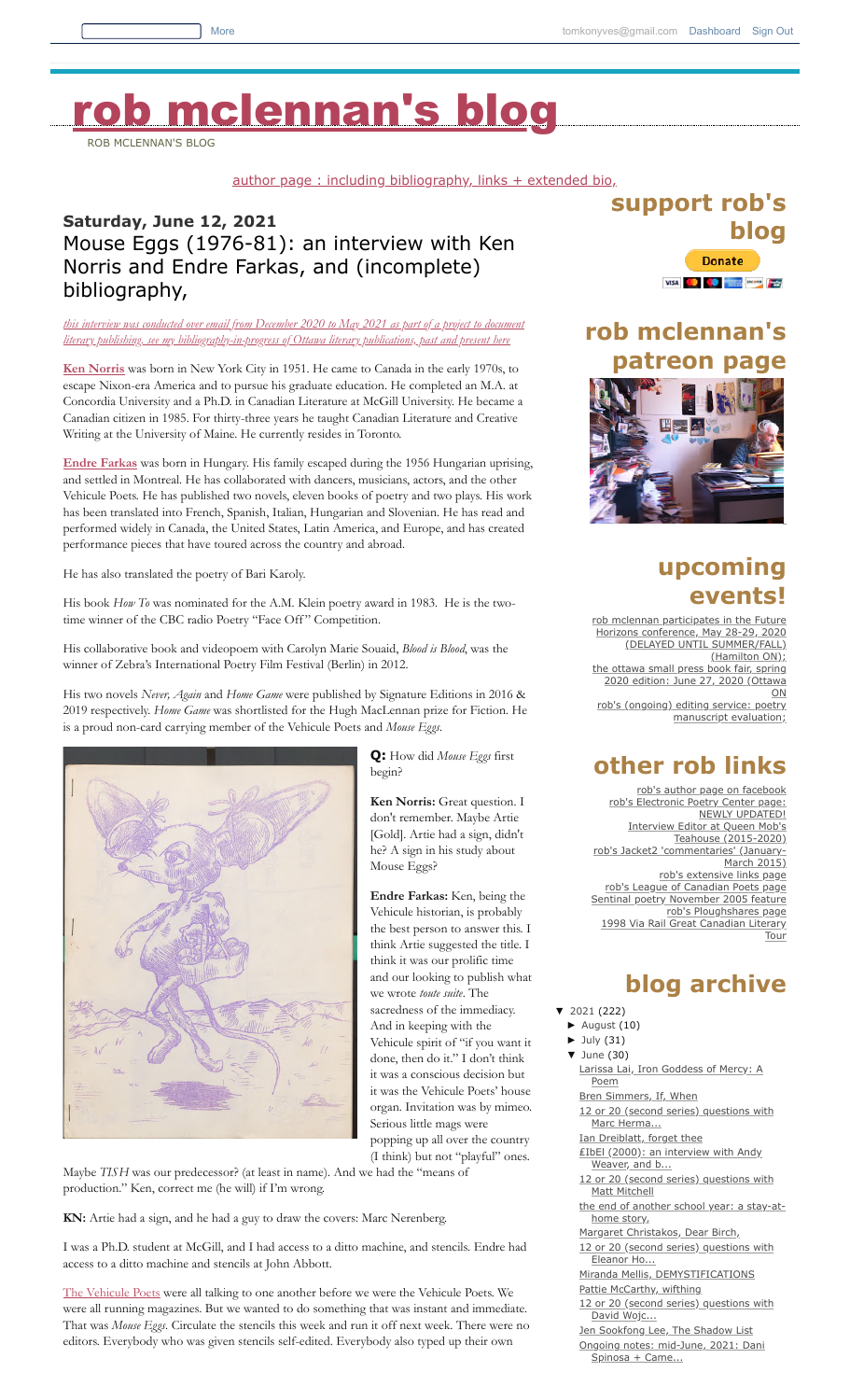stuff. Endre and I were the producers of the product. We ran the mimeograph machines and stapled the issues together. I think it was a run of 50 copies. Sold exclusively at The Word.

Was the Gallery the drop-off site for the stencils? I don't remember. Did we mail them in? Back when the postal service worked? Maybe.

**Q:** Endre: you mention *TISH*, but had you other models for *Mouse Eggs*? What else was going on around you in Montreal at that time? Had either of you seen copies of *TISH*, or had you only heard tell of it?

**EF:** We also put "Typos copyright of poets." No, we didn't mail them. At least I don't remember doing this though John (McAuley) & Stephen (Morrissey) might have. Yes, John was publishing *Maker* & Stephen *Montreal Journal of Poetics*.

I had heard of *TISH* (Canadian Poetry class with Michael Gnarowski, and George Bowering was in Montreal at the time, so I might have seen a copy or two. I'm sure Artie had copies. George was already connected with Artie.

**KN:** Artie had copies of *TISH*, and he would let me "examine" them in his study. I couldn't take them out of the room. So I'd seen *TISH*. And I THINK the Frank Davey edited reprint of *TISH 1-19* came out in 1975, around *Mouse Eggs* time.

*Booster and Blaster* had been a few years earlier, but I wasn't around for that. I was newly arrived in this incarnation.

*Mouse Eggs* wasn't like anything else in Montreal. We just wanted an outlet for work that was hot off the pen. I think the "holiday" themed issues came later.

**Q:** How were the first issues put together? Were you soliciting work, or did you put out a call? How was work gathered?

**KN:** I remember handing out ditto sheets to the Vehicule Poets, maybe down at the Gallery. I think everybody got two ditto sheets, two pages. To put whatever they wanted on their pages. So it definitely started with the 7 of us, and maybe 14 pages. So the work was selfselected, and then everyone could be surprised. Including the guy who was putting the issue together, me or Endre. I believe the fourth issue was done in concert with the Spring Poetry Marathon, and maybe that was the Second Annual Spring Poetry Marathon, held at Vehicule Gallery (the first one had been at Concordia). And everyone who participated was given a page. So that was our biggest issue, and our most inclusive issue. I believe Augie Kleinzahler has a poem in that issue, along with LOTS of other people. I remember it as being forty pages, and difficult to staple!!

**Q:** The *Vehicule Poets* anthology through John McAuley's Maker Press was published in 1979, not long after the initial run of the journal. How important was *mouse eggs* in helping the seven poets in the "Vehicule Poets" shape into an informal group?

**KN:** Good question. I believe there is a collaborative poem in the first issue of *Mouse Eggs* written by our seven. That's the first "collaborative act" of the group, and it gives birth to *Mouse Eggs*. So I see *Mouse Eggs* as THE central document of the Vehicule Poets. It's lighthearted, but it's also a serious collaborative act. It's the construction of the clubhouse. It's the unofficial official organ of the Vehicule Poets.

**Q:** Moving through the bibliography for *mouse eggs*, what strikes me is both the incredible pace with which new issues appear, as well as the geographic range of writers, which suggest that word was getting out about what it was you were doing. You've contemporaries from across North America appearing in the pages of *mouse eggs*, but no elder poets, whether Bowering or Blaser or Davey or even Louis Dudek, who was around the Vehicule vicinity. Was this deliberate, or was the journal really one of ongoing happenstance?



**KN:** Let's compare *Mouse Eggs* to *CrossCountry* for a minute.

In *CrossCountry* I was interested in getting ALL of the older poets in Canada and America into the pages of the magazine. Heavy-hitters and newcomers. I mean, I got a poem from F.R. Scott who was close to eighty at the time.

*Mouse Eggs* wasn't really a magazine. Every issue was a moment in time. It's Valentine's Day—let's go!! What have we got?

Who have we got? Here's the photograph of that moment; now let's move on to the next moment.

I agree--there was an incredible pace. I like what you said about "ongoing

[12 or 20 \(second series\) questions with](http://robmclennan.blogspot.com/2021/06/12-or-20-second-series-questions-with_01583948661.html) Greg Bem [Spotlight series #62 : em/ilie kneifel](http://robmclennan.blogspot.com/2021/06/spotlight-series-62-emilie-kneifel.html) [Joan Retallack, BOSCH'D](http://robmclennan.blogspot.com/2021/06/joan-retallack-boschd.html) [12 or 20 \(second series\) questions with](http://robmclennan.blogspot.com/2021/06/12-or-20-second-series-questions-with_0204903753.html) Katie Cortese [Mouse Eggs \(1976-81\): an interview with](http://robmclennan.blogspot.com/2021/06/mouse-eggs-1976-80-interview-with-ken.html) Ken Norris... [Muriel Leung, IMAGINE US, THE SWARM](http://robmclennan.blogspot.com/2021/06/muriel-leung-imagine-us-swarm.html) [12 or 20 \(second series\) questions with](http://robmclennan.blogspot.com/2021/06/12-or-20-second-series-questions-with_01919887925.html) Lindsay Hu... [Andreae Callanan, the debt](http://robmclennan.blogspot.com/2021/06/andreae-callanan-debt.html) [Divya Victor, Curb](http://robmclennan.blogspot.com/2021/06/divya-victor-curb.html) [12 or 20 \(second series\) questions with](http://robmclennan.blogspot.com/2021/06/12-or-20-second-series-questions-with_01323281324.html) Beth Kope [Cole Swensen, Art In Time](http://robmclennan.blogspot.com/2021/06/cole-swensen-art-in-time.html) [12 or 20 \(second series\) questions with](http://robmclennan.blogspot.com/2021/06/12-or-20-second-series-questions-with_0824560057.html) Christy An... [Andrea Actis, Grey All Over](http://robmclennan.blogspot.com/2021/06/andrea-actis-grey-all-over.html) [Moon Bo Young, Pillar of Books, trans.](http://robmclennan.blogspot.com/2021/06/moon-bo-young-pillar-of-books-trans.html) Hedgie Choi [12 or 20 \(second series\) questions with](http://robmclennan.blogspot.com/2021/06/12-or-20-second-series-questions-with.html) Sofi Papam... [Ottawa's fourth \(virtual\) Promise Walk for](http://robmclennan.blogspot.com/2021/05/ottawas-fourth-virtual-promise-walk-for.html) Preecla... [May](http://robmclennan.blogspot.com/2021/05/) (31) [►](javascript:void(0)) [April](http://robmclennan.blogspot.com/2021/04/) (30)  $\blacktriangleright$  [March](http://robmclennan.blogspot.com/2021/03/) (31) [►](javascript:void(0)) [February](http://robmclennan.blogspot.com/2021/02/) (28)  $\blacktriangleright$  [January](http://robmclennan.blogspot.com/2021/01/) (31) [►](javascript:void(0)) [2020](http://robmclennan.blogspot.com/2020/) (366) [►](javascript:void(0)) [2019](http://robmclennan.blogspot.com/2019/) (365) [►](javascript:void(0)) [2018](http://robmclennan.blogspot.com/2018/) (365) [►](javascript:void(0)) [2017](http://robmclennan.blogspot.com/2017/) (365) [►](javascript:void(0)) [2016](http://robmclennan.blogspot.com/2016/) (365) [►](javascript:void(0)) [2015](http://robmclennan.blogspot.com/2015/) (365) [►](javascript:void(0)) [2014](http://robmclennan.blogspot.com/2014/) (365) [►](javascript:void(0)) [2013](http://robmclennan.blogspot.com/2013/) (365) [►](javascript:void(0)) [2012](http://robmclennan.blogspot.com/2012/) (362) [►](javascript:void(0)) [2011](http://robmclennan.blogspot.com/2011/) (346) [►](javascript:void(0)) [2010](http://robmclennan.blogspot.com/2010/) (281) [►](javascript:void(0)) [2009](http://robmclennan.blogspot.com/2009/) (283) [►](javascript:void(0)) [2008](http://robmclennan.blogspot.com/2008/) (237) [►](javascript:void(0)) [2007](http://robmclennan.blogspot.com/2007/) (212) [►](javascript:void(0)) [2006](http://robmclennan.blogspot.com/2006/) (203)

### **editor/publisher**

[►](javascript:void(0)) [2005](http://robmclennan.blogspot.com/2005/) (83) [►](javascript:void(0)) [2004](http://robmclennan.blogspot.com/2004/) (46)  $\blacktriangleright$  [2003](http://robmclennan.blogspot.com/2003/) (7)

> [above/ground press](http://abovegroundpress.blogspot.com/) [Chaudiere Books](http://www.chaudierebooks.com/) [many gendered mothers](http://themanygenderedmothers.blogspot.ca/) [ottawa poetry newsletter](http://www.ottawapoetry.blogspot.com/) [seventeen seconds: a journal of poetry](http://www.ottawater.com/seventeenseconds/) & poetics [ottawater: new Ottawa poetry PDF](http://www.ottawater.com/) annual [above/ground press ALBERTA SERIES](http://www.ottawater.com/albertaseries/albertaseries.html) (2007-8) [Poetics.ca \(2002-7\)](http://wordsters.net/poetics/) Call and Response, School of [Photographic Arts: Ottawa \(2011-12\)](http://www.spao.ca/projects/callandresponse.html#callandresponse)

### **now available! 2021 above/ground press subscriptions**



**rob essays/reviews/**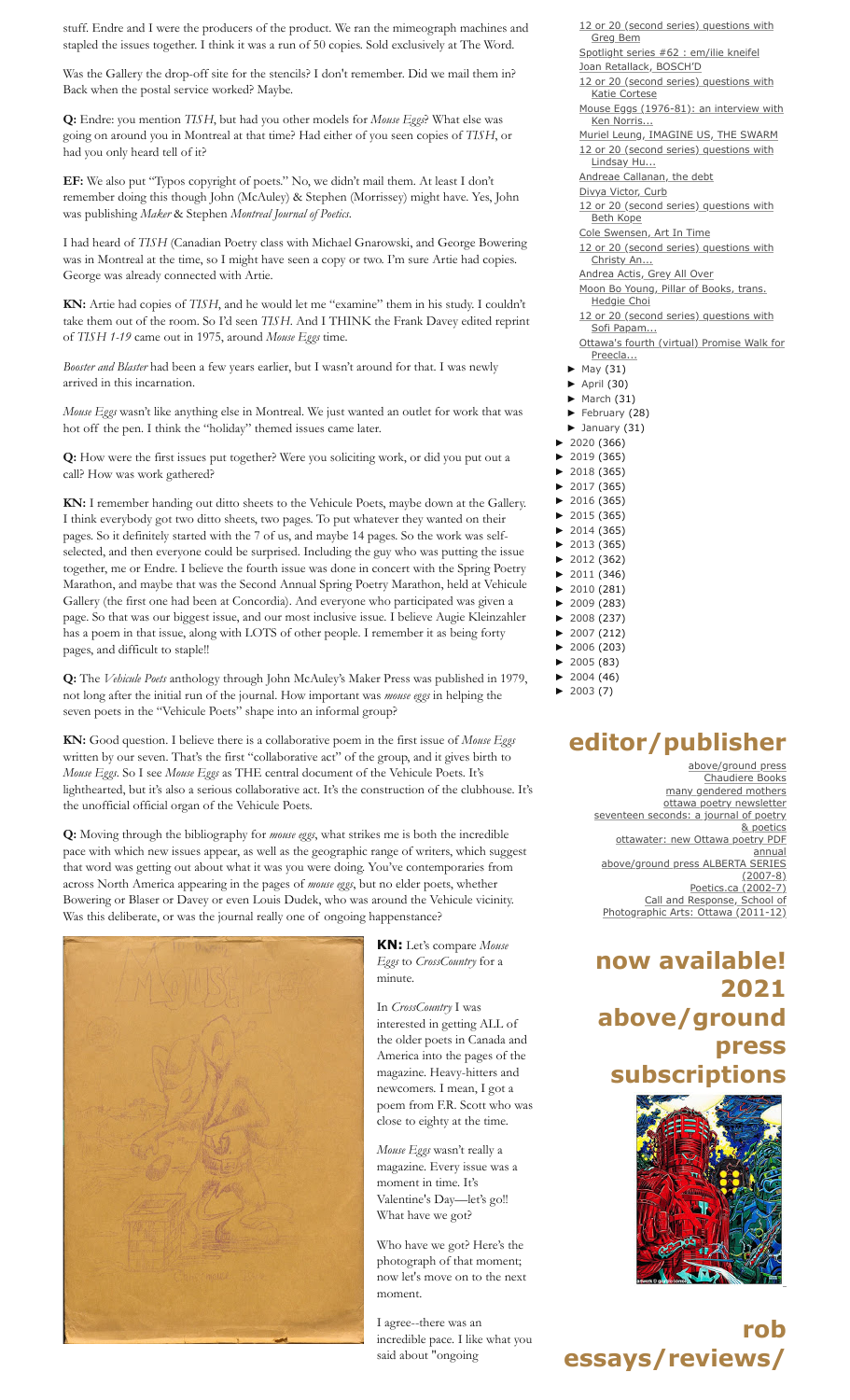happenstance"—that is it exactly. I put poems in *Mouse Eggs* I would never try out anywhere else.

At McGill, Dudek was talking to me constantly about "permanence" in poetry. *Mouse Eggs* was as ephemeral as you could get. We were just leapfrogging from holiday to holiday, whim to whim. I tried my hand at writing a few forgeries. There's a Tom Konyves poem that wasn't written by Tom Konyves. There's a John McAuley poem that wasn't written by John McAuley.

*CrossCountry* was getting money from the National Endowment of the Arts and the Canada Council. Mouse Eggs wasn't getting money from ANYBODY. Endre was mimeographing issues at John Abbott and I was mimeographing issues at McGill. These days they would probably say that we were stealing paper. But things were looser then.

Louis probably would have been offended if I asked him for poems for *Mouse Eggs*. We weren't *The Tamarack Review*. We were maybe like *First Statement*, but without the John Sutherland editorials. There was no editor. There was no cohesive aesthetic. It was just meant to be fun. Poets having fun, as opposed to working on their careers. At that time none of us had a careerist bone in our bodies.

**Q:** Once the Vehicule Poets were formed as an informal group, what did that mean, exactly? Was this a way for the seven of you to distinguish yourselves from the other poets working in the city? Was it a marketing tool for readings? What did it mean to the group of you?



**KN:** In a way, the Vehicule Poets became aware of themselves by being denigrated by other folks in town who called them "those fucking Vehicule Poets." And what they meant were those poets who were running the Press and the Reading Series down at the Gallery. And it was, "Oh, they must be talking about us." And "Oh, they must be talking about the group of us." And the "us" was the three of us who were editing books for the Press: Endre, Artie, and I. And the "us" was the folks who were running the Reading Series, which was Claudia, Endre, Artie, John, Stephen, and Tom. So when people are talking about "the fucking Vehicule Poets" that must be who they are talking about.

So that's the way that we were aware of the fact that we were being talked about and being dismissed all together.

In late 1978, we called a meeting at Artie's house to discuss whether we all wanted to appear in an anthology together. Everybody showed up. Everybody talked about it for a couple of hours. And we decided that we DID all want to appear in an anthology together. So we applied the label "The Vehicule Poets" to the anthology, and it was published by John's Maker Press in 1979.

But *Mouse Eggs* started coming out in 1975, before we were ever officially "the Vehicule Poets." We were just a bunch of friends doing a mimeographed magazine together.

Once we were a group, what it meant was that, when Artie died, and they ran his obituary in the *Globe & Mail*, they called him Artie Gold, Vehicule Poet.

You should read my poem "Montreal, 1975," which is in *South China Sea*. I talk about what it was like for me to find the other six. I say that once we found one another we were "no longer alone / in the vast soup of being."

So there's THAT. And that, for me, was significant. I suddenly had friends. I suddenly had friends in poetry. I wasn't going to have to conduct "a career" on my own. We didn't THINK in careers then. Did we think "in marketing"? I don't think so. We were just stating the obvious—we were 7 poets who were hanging out with one another and collaborating with one another.

And one of the things we were collaborating on was *Mouse Eggs*.

**EF:** I don't remember ever consciously thinking about being a Vehicule Poet as a way to distinguish myself from others. Ken is right us being dubbed the Vehicule Poets was derogatory. I think Tom liked the label because it suggested motion, moving ahead. (Read "No Parking.") We didn't ever have a meeting about the name or writing a manifesto. Our manifesto, if you can consider it such, was our experimenting: Tom with his videopoetry, me with my collaboration with dance and music, Stephen in his work with a visual artist, John with concrete poetry, Ken in collaboration with Tom, John, Stephen and me. Claudia's "radical" work was eroticism and feminism. I thought and still do that Stephen Morrissey poem "regard as sacred the disorder of my mind" was as close as we got to a manifesto. I consider it our unofficial anthem.

Peter Van Toorn referred to the Vehicule Poets as "the messies" and to himself, Solway & Harris as "the neats." What he meant by "messy" was that that we didn't focus on craft and

### **articles**

[Joel W. Vaughan reviews Four Stories](http://www.brokenpencil.com/news/chapbook-review-four-stories?platform=hootsuite) (Apostrophe Press, 2016) at Broken Pencil Pearl Pirie on rob mclennan + [mentorship : The League of Canadian](http://poets.ca/2016/09/22/poets-corner-on-mentorship-pearl-pirie/) Poets (September 2016) Pearl Pirie on rob mclennan : [Celebration of Canadian Poets, Brick](http://www.brickbooks.ca/week-91-rob-mclennan-presented-by-pearl-pirie/) Books (September 2016) [from the desk of rob mclennan, at Real](http://realpants.com/desk-rob-mclennan/) Pants (May 2016 ["Publishing Tips: On Attention," at The](http://www.malahatreview.ca/tips/jan2016.html) Malahat Review, January 2016 a review of my "a (short) history of I. by Elizabeth Kate Switaj at Poets **Quarterly** [a review of my "wild horses"](https://yegbookstravaganza.wordpress.com/2015/12/23/wild-horses-rob-mclennan/) a short write-up on the reading I did in [November 2015 with David O'Meara and](https://ottawaartscouncil.ca/en/council-news/view-fall-poetry-edition?utm_source=hootsuite) Brecken Hancock through the Ottawa Arts Council [reviewers on reviewing, for CWILA,](http://cwila.com/reviewers-on-reviewing/) November 2015 [One More Thing, August 2015](http://amandaearl.blogspot.ca/2015/08/one-thing-rob-mclennan.html) Profile of Ben Ladouceur, with a few [questions, at Open Book: Ontario, June](http://openbookontario.com/news/profile_ben_ladouceur_few_questions) 2015 Janet Nicol reviews Notes and [Dispatches: Essays, at The Maple Tree](http://www.mtls.ca/issue19/writings/reviews/janet-nicol/) Literary Supplement article by Catherine Brunelle on rob's [many online schemes, Apartment613](http://apt613.ca/tour-de-blogosphere-guide-to-ottawas-literary-blogs/) review of Why Poetry Sucks: An Anthology of Humorous Experimental Canadian Poetry (Insomniac Press, [2014\) now up at Arc Poetry Magazine](http://arcpoetry.ca/?p=8770) [review of Pearl Pirie's the pet radish,](http://thesmallpressbookreview.blogspot.ca/2015/04/review-of-pearl-piries-pet-radish.html) shrunken (BookThug, 2015) at The Small Press Book Review [review of Pattie McCarthy's x y z & &](http://thesmallpressbookreview.blogspot.ca/2015/03/review-of-pattie-mccarthys-x-y-z.html?spref=fb) (Ahsahta, 2015) at The Small Press Book Review, March 2015 ["World's End: Alta Vista," at Atticus](http://atticusreview.org/worlds-end-alta-vista/) Review, February 2015 Family Literacy Day, some [recommendations, All Lit Up blog,](https://alllitup.ca/Blog/2015/Family-Literacy-Day-Indies-and-their-Little-Readers) January 2015 ["On Writing" at Catina Noble's blog,](https://catinanoble.wordpress.com/2015/01/06/guest-blog-rob-mclennan/) January 2015 "Life Is Too Short For A Long Story," a [new essay up at Numero Cinq, January](http://numerocinqmagazine.com/2015/01/02/life-is-too-short-for-a-long-story-essay-rob-mclennan/) 2015 [rob mclennan: recommended reading,](http://www.readerby.com/recommended/robmclennan) at Readerby (November 2014) [Brian Mihok reviews The Uncertainty](http://www.raintaxi.com/the-uncertainty-principle/) Principle: stories, (Chaudiere Books, 2014) over at Rain Taxi [review of 70 Canadian Poets \(Oxford,](http://cordite.org.au/reviews/mclennan-geddes/) 2014), ed. Gary Geddes, at Cordite Poetry Review review of Redell Olsen's Film Poems [\(Les Figues, 2014\) at The Small Press](http://thesmallpressbookreview.blogspot.ca/2014/10/review-of-redell-olsens-film-poems.html) Book Review All Lit Up Fall Preview: rob mclennan anticipates Stan Dragland's The Bricoleur & His Sentences (Pedlar Press 2014) [Ryan Pratt reviews "Acceptance Speech"](http://www.ottawapoetry.blogspot.ca/2014/10/recent-reads-acceptance-speech-by-rob.html) (phafours, 2014) over at the ottawa poetry newsletter [Profile of The Rotary Dial, with a few](http://openbookontario.com/news/profile_rotary_dial_few_questions) questions, at Open Book: Ontario [Profile of Stuart Ross' Proper Tales](http://openbookontario.com/news/profile_stuart_ross%E2%80%99_proper_tales_press_few_questions) Press, at Open Book: Ontario [Author's Note, at matchbook lit,](http://www.matchbooklitmag.com/mclennan2.html) September 2014 ["Ottawa Lit: fall 2014 preview," at Open](http://openbookontario.com/news/ottawa_lit_fall_2014_preview) Book: Ontario [review of The Uncertainty Principle:](http://necessaryfiction.com/reviews/TheUncertaintyPrinciplestoriesbyRobMcLennan) stories, (2014) at Necessary Fiction [review of The Uncertainty Principle;](http://www.chaudierebooks.blogspot.ca/2014/08/rob-mclennans-uncertainty-principle.html) stories, (2014) at Broken Pencil magazine ["rob mclennan on Elizabeth Smart," re](http://literarymothers.tumblr.com/post/93316992252/rob-mclennan-on-elizabeth-smart)posted at Literary Mothers review of Eric Baus' The Tranquilized [Tongue \(City Lights, 2014\) at The Small](http://thesmallpressbookreview.blogspot.ca/2014/07/review-of-eric-baus-tranquilized-tongue.html) Press Book Review [Profile of Jason Christie, at Open Book:](http://openbookontario.com/news/profile_jason_christie_0) Ontario ["\(further\) notes on the archive," at](http://openbookontario.com/news/further_notes_archive) Open Book: Ontario ["On starting a new poetry journal:](http://openbookontario.com/news/starting_new_poetry_journal_touch_donkey) Touch the Donkey," at Open Book: Ontario [review of Lisa Jarnot's a princess magic](http://thesmallpressbookreview.blogspot.ca/2014/06/review-of-lisa-jarnots-princess-magic.html) presto spell (Solid Objects, 2014) at The Small Press Book Review ["John Newlove at 76," at Open Book:](http://openbookontario.com/news/rob_mclennan_john_newlove_76) Ontario [Where Do You Write, My Lovely? \(June](http://wheredoyouwritemylovely.tumblr.com/post/88791922521/rob-mclennan) 2014) "Literary mothers: rob mclennan on [Elizabeth Smart" at Open Book: Ontario](http://openbookontario.com/news/literary_mothers_rob_mclennan_elizabeth_smart)

(June 2014) review of Pearl Pirie's Quebec Passages [\(2014\) at The Small Press Book Review](http://thesmallpressbookreview.blogspot.ca/2014/06/review-of-pearl-piries-quebec-passages.html)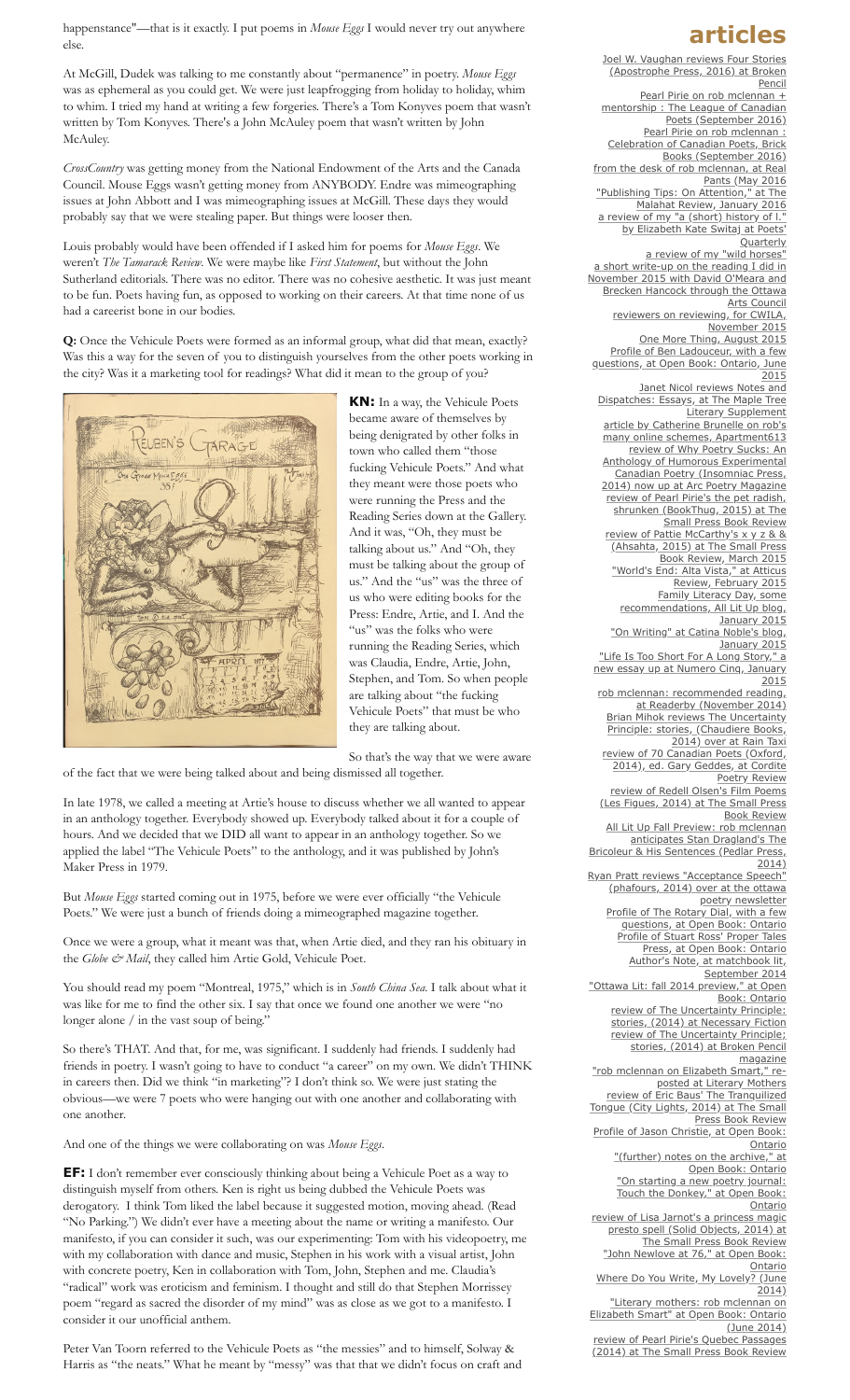

of steam?

**EF:** I honestly don't remember.

**KN:** The first "series" of *Mouse Eggs* was twelve or thirteen issues in 1975 and 1976.

We came back to it for a "second series" in 1980 and 1981. I still don't remember how many issues were in the second series, but I am guessing that it was three or four.

We had a lot of fun doing *Mouse Eggs*. It was only produced in batches of 50 copies. We were mostly doing it for us. It wasn't going for any kind of cultural impact. We wanted to have fun, and fun was had. It was probably less fun to do the second series, which is why there were fewer issues. The second five years of the Vehicule Poets was less coherent and less energetic. We were still hanging out in twos and threes, not so much in sevens. Claudia left for the States, and I was in the South Seas a lot.

#### **Mouse Eggs bibliography [incomplete]:**



Mouse Eggs, one dozen. Poems by Ken Norris, Tom Konyves, Artie Gold, Stephen Morrissey, Jim Mele, Claudia Lapp, Peter Kaye and andre farkas.

form. It was a "fun" and

the old forms. We were

And we were having fun.

was one the ways we were

weren't

"neats" were wrong. We were

Mouse Eggs, two dozen. "SPECIAL HOLIDAY ISSUE--CHRISTMASS," 1976. Poems by Raymond Filip, Ken Norris, Artie Gold, Tom Konyves, s. morrissey and Patricia Walsh.

Mouse Eggs, three dozen. "Valentine's Day." Produced as Stephen Morrissey and Pat Walsh wedding announcement. Poems by John McAuley, Artie Gold, andre farkas, Harland Snodgrass, Ken Norris, TEEK (T. Konyves), Arnold Snardon and stephen morrissey.

Mouse Eggs, four dozen. \_\_\_\_\_. Produced to coincide with the Second Annual Spring Poetry Marathon. Poems by Mona Elaine Adilman, G.C. Ian Burgess, Muriel Byer, ritchie carson, Catherine Cole, Frances Davis, Donna Dimaulo, Raymond Filip, Gilbert Gelinas, Artie Gold, Bob Johnson, Gertrude Katz, T. Konyves, Helen Kosacky, claudia lapp, Carole H. Leckner, John Lehndorff, Orin Manitt, C.W. Marchant, John McAuley, Elizabeth Metcalfe, stephen morrissey, Dick Mundel, Ken Norris, Leslie Nutting, Inge (Mrs.M.) Packer, Edward palumbo, Robert Rayher, Elizabeth Richards, Allen Roth, Ray Shankman, Harland Snodgrass, Ari Snyder, richard sommer, Paul Walker and Pat Walsh.

Mouse Eggs, five dozen. Easter, 1976. Poems by John McAuley, Ken Norris, janet kask, Jim Mele, andre farkas, Jesus of Nazareth, Jr., Artie Gold and Geoff Young, Murphrie Roos, Jim Joyce and T. Konyves.

Aaron Daigle discusses How the [alphabet was made, \(2014\) over at the](http://flatsinglespress.blogspot.ca/2014/06/scaling-letters-ag-review.html) Flat Singles Press blog [review of Cecily Nicholson's From the](http://thesmallpressbookreview.blogspot.ca/2014/05/review-of-cecily-nicholsons-from-poplars.html) Poplars (Talonbooks, 2014) at The Small Press Book Review [review of Emily Kendal Frey's Sorrow](http://thesmallpressbookreview.blogspot.ca/2014/05/review-of-emily-kendal-freys-sorrow.html) Arrow (Octopus Books, 2014) at The Small Press Book Review ["Writing, fatherhood \(fragments," at](http://openbookontario.com/news/writing_fatherhood_fragments_0) Open Book: Ontario (May 2014) [At the Desk: rob mclennan at Open](http://openbookontario.com/news/desk_rob_mclennan) Book: Ontario (April 2014) [review of Angela Carr's Here in There](http://thesmallpressbookreview.blogspot.ca/2014/04/review-of-angela-carrs-here-in-there.html) (BookThug, 2014) at The Small Press Book Review [review of Endi Bogue Hartigan's POOL](http://thesmallpressbookreview.blogspot.ca/2014/04/review-of-endi-bogue-hartigans-pool-5.html) [5 CHORUSES] (Omnidawn, 2014) at The Small Press Book Review review of The Uncertainty Principle: [stories, by Ryan Pratt, at the ottawa](http://www.ottawapoetry.blogspot.ca/2014/04/recent-reads-uncertainty-principle.html) poetry newsletter review of Anne-Marie Turza's The Quiet [\(Anansi, 2014\) at The Small Press Book](http://thesmallpressbookreview.blogspot.ca/2014/04/review-of-anne-marie-turzas-quiet.html) Review [Pearl Pirie discusses How the alphabet](http://pagehalffull.com/pesbo/2014/03/22/on-fragments/) was made, (2014) over at her blog, review of The Uncertainty Principle: [stories, at The Small Press Book Review](http://thesmallpressbookreview.blogspot.ca/2014/03/review-of-rob-mclennans-uncertainty.html) [WHAT IS YOUR FRAGMENT IV: rob](http://jenniferkdick.blogspot.fr/2014/03/what-is-your-fragment-iv-rob-mclennan.html) mclennan responds [review of Sarah Gridley's Loom](http://jacket2.org/reviews/quiet-demands) (Omnidawn, 2013) at Jacket2 [Scott Gridley reviews Mother Firth's](http://www.robmclennan.blogspot.ca/2014/02/scott-bryson-reviews-my-chapbook-mother.html) (2013) in Broken Pencil #62 ["Writing Fatherhood, pt. 4," at Open](http://openbookontario.com/news/writing_fatherhood_part_four) Book: Ontario [Ryan Pratt reviews The Laurentian Book](http://www.ottawapoetry.blogspot.ca/2013/11/recent-reads-marcus-mccann-and.html) of Movement (2013) at the ottawa poetry newsletter ["Writing Fatherhood, pt. 3," at Open](http://www.openbookontario.com/news/writing_fatherhood_pt_3) Book: Ontario ["Writing Fatherhood, pt. 2," at Open](http://openbookontario.com/news/writing_fatherhood_pt_2) Book: Ontario ["Writing Fatherhood," at Open Book:](http://www.openbookontario.com/news/writing_fatherhood) **Ontario** [Gordon Bolling reviews missing persons](http://canlit.ca/reviews/secret_lives) (2009) at Canadian Literature, October

**subscribe to the weekly "tuesday poem" email list!**

2013

|                   | * indicates required |
|-------------------|----------------------|
| Email Address *   |                      |
|                   |                      |
| <b>First Name</b> |                      |
|                   |                      |
| Last Name         |                      |

Subscribe

[en route : Ottawa's Literary Scene](http://enroute.aircanada.com/en/articles/ottawa-s-literary-scene-stacks-up) Stacks Up, October 2013 Ryan Pratt reviews The creeks [\(above/ground press, 2013\) over at the](http://www.ottawapoetry.blogspot.ca/2013/09/recent-reads-rosmarie-waldrop-and-rob.html) ottawa poetry newsletter Alejandro Bustos discusses Songs for [little sleep, and Mother Firth's, over at](http://apt613.ca/write-on-ottawa-new-poetry-collections-by-sonia-saikaley-and-rob-mclennan/) Apt 613, [John Lent reviews Songs for little sleep,](http://arcpoetry.ca/?p=7197) over at Arc poetry magazine review of Marie Annharte Baker's [Indigena Awry \(New Star, 2012\) at](http://www.vallummag.com/Review_rob_mclennan.html) Vallum magazine, [Ryan Pratt reviews my chapbook, Trace,](http://ottawapoetry.blogspot.ca/2013/05/recent-reads-rob-mclennan-and-joshua.html) (above/ground press, 2013) at the ottawa poetry newsletter Introduction, "Stan Rogal's [Brautiganesque," on The Toronto](http://www.torontoreviewofbooks.com/2013/04/stan-rogals-brautiganesqe/) Review of Books [Alejandro Bustos profiles me for](http://apt613.ca/tour-de-blogosphere-rob-mclennan-ottawas-literary-treasure/) Apartment613, April 2013 Alejandro Bustos profiles my [enormously clever blog for The Ottawa](http://ottawabloglib.blogspot.ca/2013/04/blog-review-rob-mclennans-blog.html) Blogging Library, April 2013 [Some notes on Lisa Jarnot's 'Sea](http://jacket2.org/article/some-notes-lisa-jarnots-sea-lyrics) Lyrics,' at Jacket2 [\(brief\) profile by Lucy Morrissey](http://onpaperottawa.wordpress.com/2013/02/08/rob-mclennan-the-writer-editor-and-publisher/) Edric Mesmer reviews (among other [things\) my chapbook Sextet: six poems](http://galatearesurrection19.blogspot.ca/2012/12/publications-editedby-brian-ang-rae.html) from Songs for little sleep, (above/ground) at Galatea Resurrects #19 review of Hoa Nguyen's As Long As [Trees Last \(Wave Books\), at Galatea](http://galatearesurrection19.blogspot.ca/2012/12/as-long-as-trees-last-by-hoa-nguyen.html) **Resurrects**